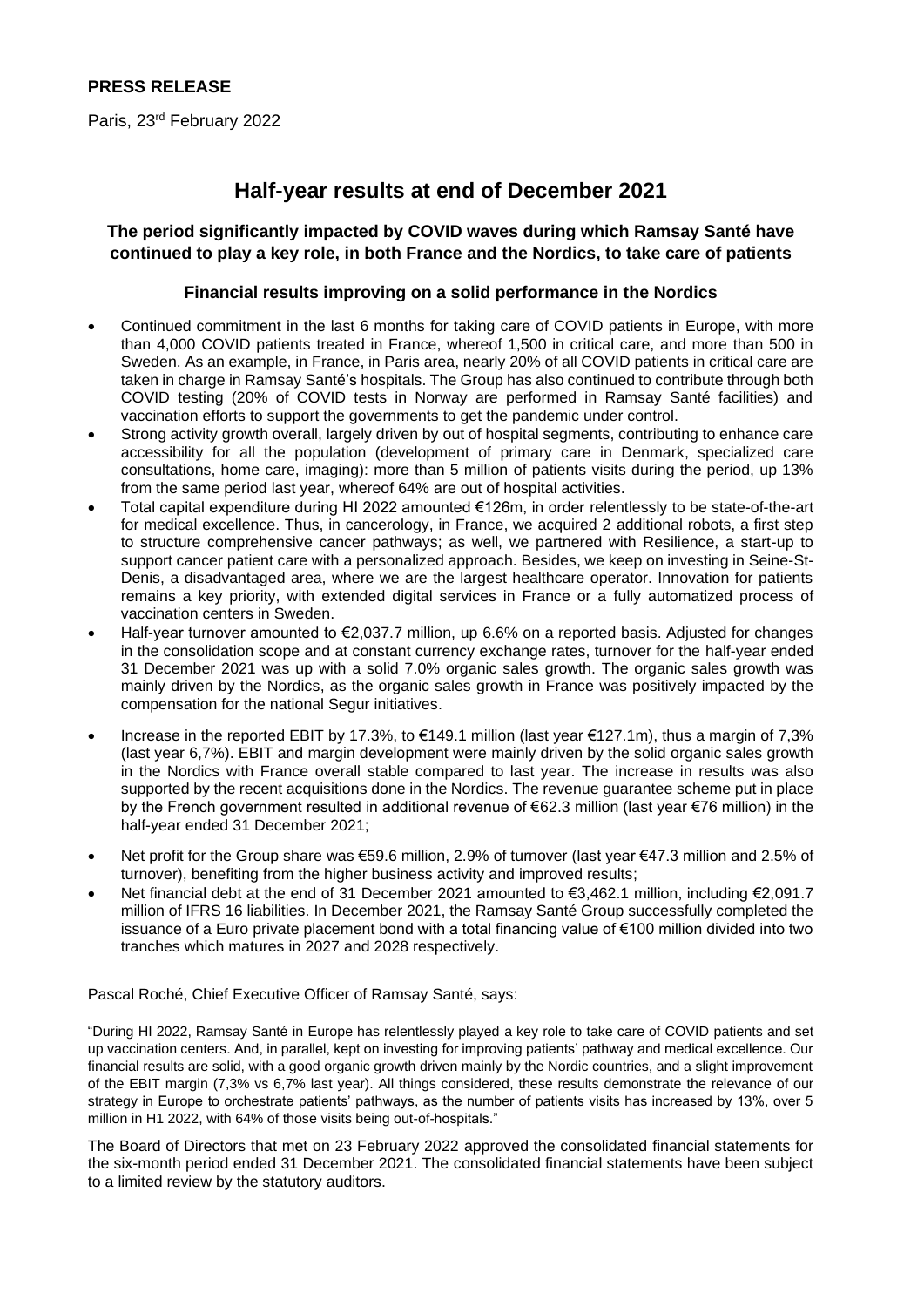# **Synthetic results**

| In $\notin M$                       | From 1 July 2021 to<br>31 December 2021 | <b>Variation</b> | from 1 July 2020 to<br>31 December 2020 |
|-------------------------------------|-----------------------------------------|------------------|-----------------------------------------|
| <b>Turnover</b>                     | 2 0 3 7.7                               | $+6.6%$          | 1911.1                                  |
| <b>EBITDA (IFRS 16)</b>             | 335.4                                   | $+7.4%$          | 312.4                                   |
| <b>Current Operating Result</b>     | 149.1                                   | $+17.3%$         | 127.1                                   |
| As a % of Turnover                  | $+7.3%$                                 | $+0.6$ point     | 6.7%                                    |
| <b>Operating Result</b>             | 151.4                                   | $+7.5%$          | 140.8                                   |
| Net income, Group share             | 59.6                                    |                  | 47.3                                    |
| Earnings per share (in $\epsilon$ ) | 0.54                                    |                  | 0.43                                    |

# **Breakdown of revenue by operating segment**

| In $\notin M$                                                                      | from 1 July 2021 to<br>31 December 2021 | from 1 July 2020 to<br><b>Variation</b><br>31 December 2020 |         |
|------------------------------------------------------------------------------------|-----------------------------------------|-------------------------------------------------------------|---------|
| lle-de-France                                                                      | 497.3                                   | 472.5                                                       | $+5.2%$ |
| Auvergne-Rhône-Alpes                                                               | 275.2                                   | 254.5                                                       | $+8.1%$ |
| Hauts de France                                                                    | 190.0                                   | 180.5                                                       | $+5.3%$ |
| Provence Alpes Côte d'Azur                                                         | 80.4                                    | 76.3                                                        | $+5.4%$ |
| Bourgogne Franche Comté                                                            | 64.6                                    | 65.9                                                        | $-2.0%$ |
| Other regions                                                                      | 321.4                                   | 304.4                                                       | $+5.6%$ |
| « Nordics »                                                                        | 608.8                                   | 557.0                                                       | $+9.3%$ |
| <b>Published Turnover</b>                                                          | 2,037.7                                 | 1,911.1                                                     | $+6.6%$ |
|                                                                                    |                                         |                                                             |         |
| Including:<br>- Revenue on a like-for-like basis and at<br>constant exchange rates | 1,996.5                                 | 1,865.9                                                     | $+7.0%$ |
| - Changes in scope of consolidation and<br>exchange rates                          | 41.2                                    | 45.2                                                        |         |

*Note: the table above details the contributions of the various operating segments to the Group's consolidated revenue.*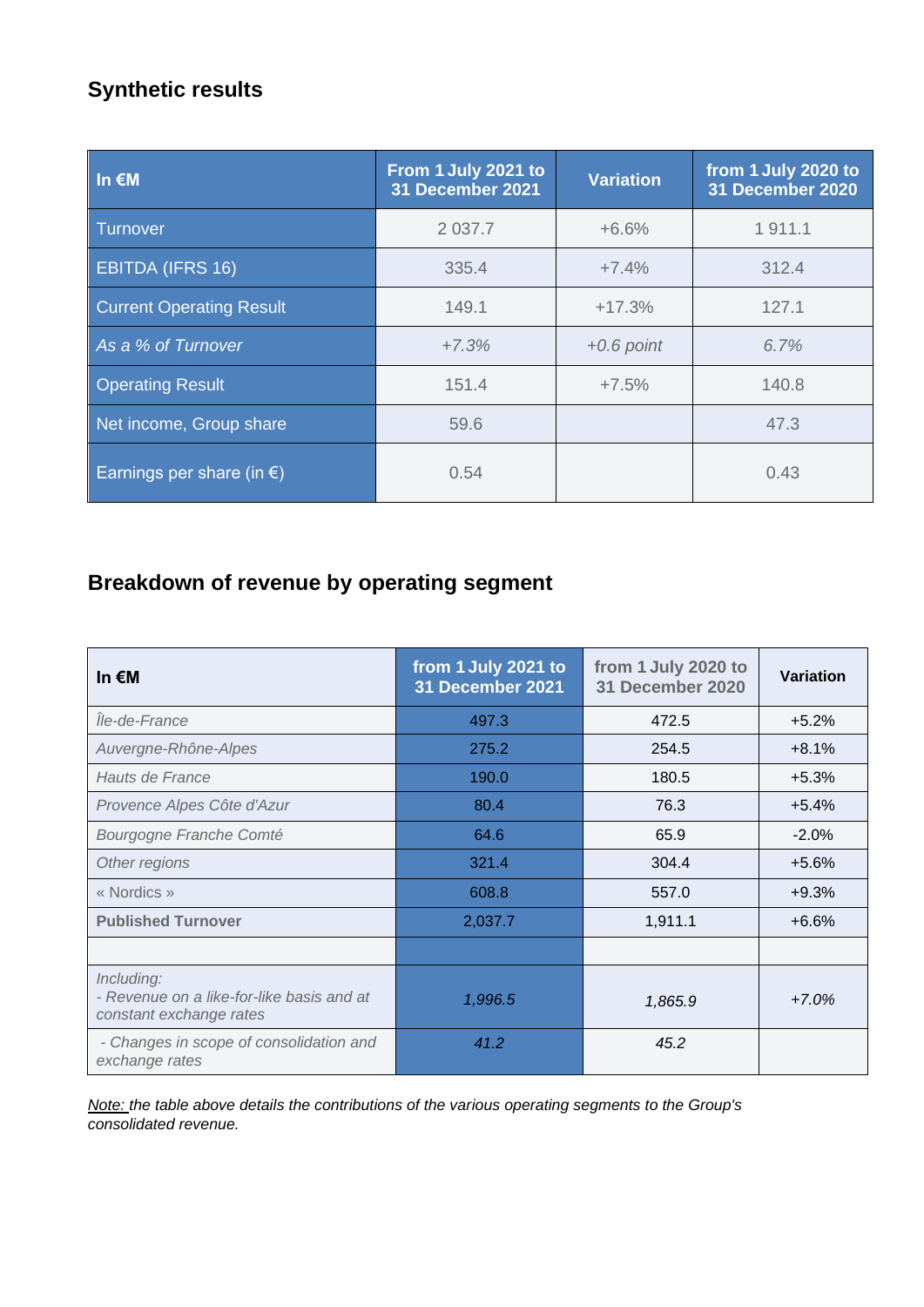# **Significant events of the half-year period:**

#### *Pandemic-related health crisis COVID*

The six-month period ending 31 December 2021 continued to be significantly impacted by the continuing health crisis linked to the global COVID pandemic in all countries where the Group operates.

#### France

**In France**, private hospitals and clinics have throughout the six-month period maintained their action plans to fight the COVID epidemic and their investment, in conjunction with and in support of public hospitals.

Ramsay Santé has continued to participate in the effort of taking care of COVID patients with more than 4,000 patients treated in France, including 1,500 in critical care. In France, Ramsay Santé has taken care of c.50% of the COVID patients treated in the private sector.

As other hospital providers, Ramsay Santé has continued to be supported by the measures put in place by the government. Key measures during the six-month period being:

- Revenue guarantee
- Subsidies for additional COVID costs

The revenue guarantee program has covered the full six-month period and relate to the following parts of the business:

- Medicine Surgery and Obstetrics (MSO);
- Follow-up and rehabilitation care (FCR);
- **Mental Health**

During the six-month period a total amount of €62.3 million (last year €76 million) has been recognized in the consolidated financial statements of the group as "Other operating income".

In parallel with the revenue guarantee scheme, the government has throughout the pandemic also adapted the funding of health institutions to compensate the additional costs related to the COVID crisis that would not otherwise be covered. For the six-month period a total amount of €32.1 million (last year €14.5 million) has been recognized in the financial statements of the group as "Other operating income". As there is a timing delay between when the costs are incurred in the business and when the regional health agencies notify our facilities, a large part of the subsidies accounted for in the six-month period relates to the period prior to the current financial year, same situation as in the comparable six-month period last year. Out of the total amount recognized in the current six-month period €27.5 million (last year €14.5 million) relate to the preceding financial year.

#### Nordic:

The Group's facilities in the Nordic region actively took part in patient care and screening, in support of public institutions and in close collaboration with the supervisory authorities. Business activities have been impacted by the COVID situation throughout the period, especially inpatient care in Sweden. However, production and results have been solid as the business has been strong in the periods during which business has been normal.

In Sweden, Sankt Göran and our geriatric hospitals, operated by the Group in Stockholm, plays a key role in managing the epidemic, with more than 100 beds dedicated to COVID patients. Sankt Göran in combination with the geriatric hospitals in Stockholm has throughout the pandemic treated close to 20% of all COVID inpatients in the Stockholm region. During the period the Group has significantly contributed to the vaccination effort in Sweden.

While in Norway and Denmark no accompanying measures have been implemented, our facilities in Sweden have received subsidies covering additional operating costs. Total amount received in Sweden for the period amounted to €15.4 million (last year €24.5 million).

#### **Scope of consolidation**

During the first six months of the current financial year Ramsay Santé has completed 3 bolt-on acquisitions in the Nordics. These acquisitions are complementary to the current business as well expands the scope of services as well as geographical footprint. In total these acquisitions added goodwill and other acquisition surplus values to the total amount of €74.2 million.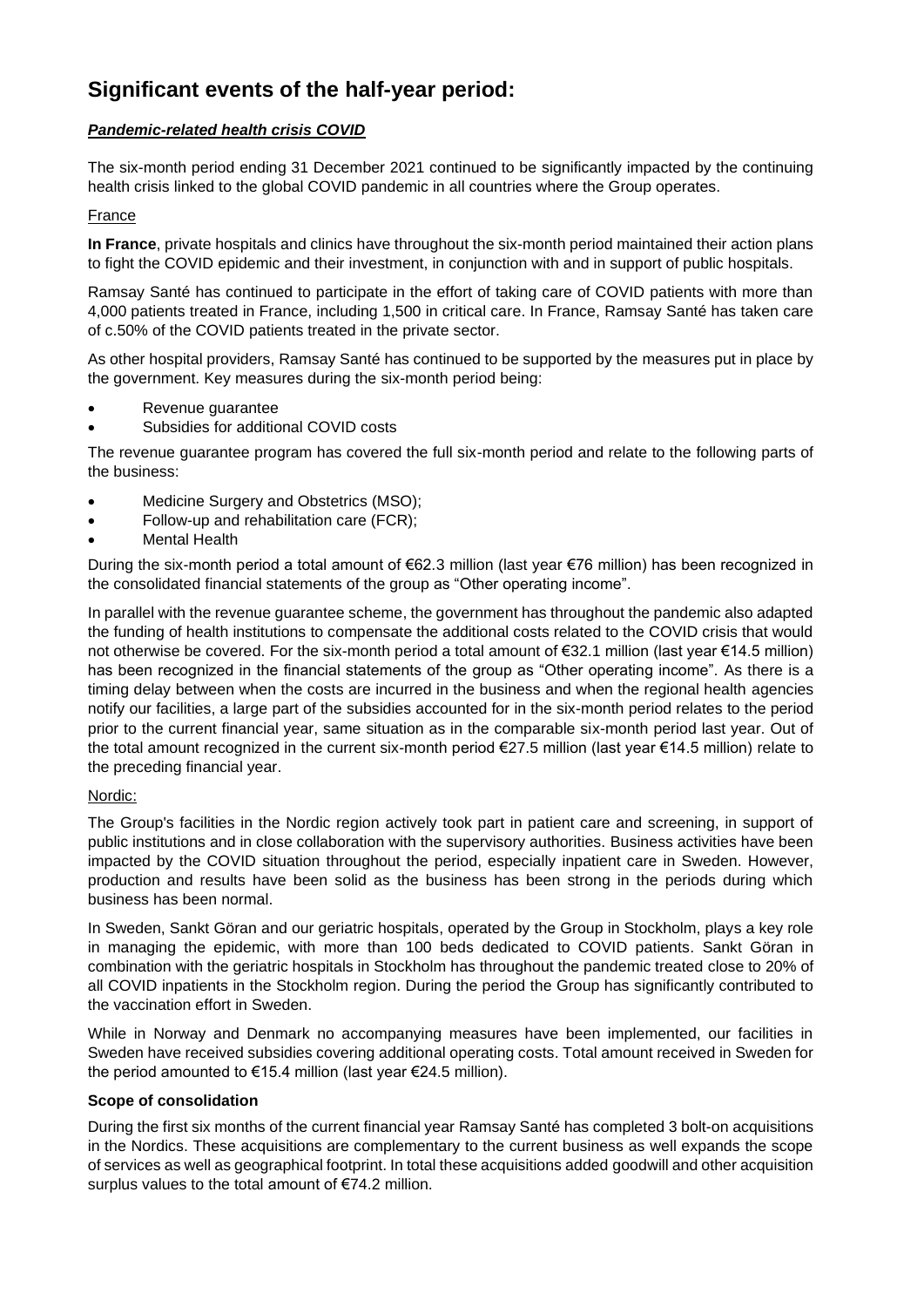## **Comments on the annual accounts**

#### *Activity and turnover:*

In the six-month period July 1<sup>st</sup> 2021 to December 31<sup>st</sup> 2021, Ramsay Santé Group reported a consolidated turnover of €2,037.7 million, compared with €1,911.1 million for the period from 1 July 2020 to 31 December 2020, up 6.6%. For information, the financing guarantee scheme in (for France) the Group's financial statements have no impact on published revenue as it has been recognised in the income statement under "Other operating income".

On a like-for-like basis and at constant exchange rates, the Group's sales increased by 7.0% with unchanged number of working days compared to the same period last year.

Changes in the scope of consolidation is due to the divestment of the German business (done end of October 2020) as well as the sale of Cliniques St Vincent and St Pierre (end of September 2020) combined with acquisitions made over the last 12 months

For the six-month period ending 31 December 2021, the total activity of Ramsay Santé's French entities was impacted by the consequences of the COVID crisis. Main effects were related to the cancellation of certain scheduled medical and surgical activities both during wave four and five but also from limiting the number of patients per room. In total the number of patient admissions increased to last year by 3.4%. The increase was mainly a consequence of a lower base in 2020, with the COVID pandemic impact on the willingness of patients to seek care recovering in our sub-acute care activities. The breakdown by business line is as follows:

- -0.8% in Medicine, Surgery and Obstetrics
- +32.6% in Follow-up Care and Rehabilitation
- +21.7% in Mental Health

As part of its public service missions, the Group recorded a 19.1% increase in the number of emergencies over the past year, with around 385,000 visits to the emergency services in our facilities in France.

Organic sales growth in the Group's Nordic activities for the first six-month of the financial year was +9.6% compared with last year. Organic sales growth in the Nordics was positively impacted by both greenfields/new care contracts, additional work in relation to COVID testing/vaccination and a continued positive organic sales growth in the underlying business. Nordic activities have benefited as well from the impact of the latest acquisitions that have represented 29M€ of additional sales during the last 6-month period.

#### *Results:*

EBITDA reached €335.4 million (last year €312.4 million) for the six-month period that ended 31 December 2021, up 7.3% on a reported basis. Group EBITDA for the six-month period that ended 31 December 2021 includes €62.3 million (last year €76 million) related to the revenue guarantee scheme described in the paragraph "Significant events of the financial year" above. EBITDA further also include cost compensations related extra incurred by the businesses in both France and Sweden. EBITDA development was also positively impacted by the underlying business growth, especially in the Nordic region. On a like-for-like basis, at constant consolidation scope and exchange rates, EBITDA increased by 6.4% during the sixmonth period.

The EBITDA margin as a percentage of sales was 16.5%, up from 16.3% for the same period last year on a reported basis. On a constant scope and considering exchange rate changes, the EBITDA margin was overall stable to last year.

Current operating result amounted to €149.1million (last year € 127.1 million) for the first six-month period representing a current operating margin of 7.3% (last year 6.7%), up 17.3% over the previous period demonstrating solid leverage on the improved sales and EBITDA growth.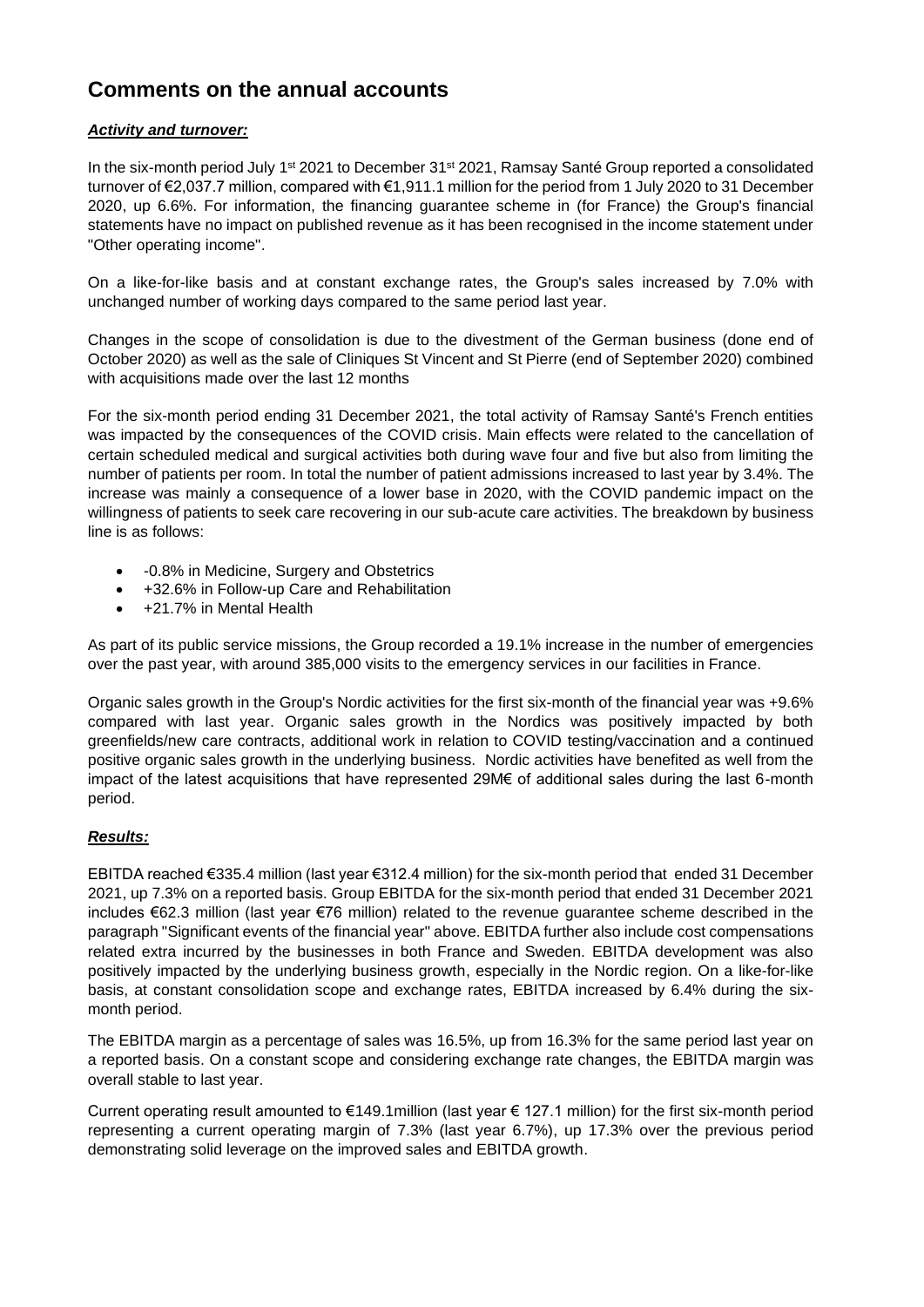Other non-current income and expenses represent a net profit of €2.3 million (last year M€13.7) for the sixmonth period that ended 31 December 2021, consisting mainly of net capital gains on divestment of idle properties and acquisition/divestment related costs.

The cost of net financial debt amounted to €59.9 million (last year 63.0 million) for the six-month period that ended 31 December 2021. It comprises interest on the Senior debt and, in accordance with IFRS 16, the Group recorded an additional financial interest expense of €34.8 million related to the lease debt.

Group's share of net profit reached €59.6 million (last year €47.3 million) for the six-month period that ended 31 December 2021.

#### *Financing:*

Net financial debt as of 31 December 2021 increased to €3,462.1 million compared with €3,230.5 million at 30 June 2021. Net debt includes €1,766 million in non-current borrowings and €35,8 million in current borrowings, offset by €408.1 million in a positive cash position. During the period the net debt has been impacted by the Group going from a net cash advance position to a net receivable in France related to the revenue guarantee/cash advance program. As of 30 June 2021, the net cash advance position amounted to €121 million and as of 31 December the situation instead was a net receivable of €75 million.

IFRS 16 to leases contributed to net financial debt at 30 June with €2,091.7 million including €1,892,3 million in non-current lease debt and €199.4 million in current lease debt.

In December 2021, the Ramsay Santé Group successfully completed the issuance of a Euro private placement bond with a total financing value of €100 million divided into two tranches which matures in 2027 and 2028 respectively.

The Group complies with all commitments relating to the financial documentation in place. The application of IFRS 16 has no effect on the methods used to calculate the financial aggregates referred to in these debt agreements.

#### **About Ramsay Santé**

After the acquisition of Capio AB Group in 2018, Ramsay Santé has become one of the leaders of the private hospitalization and primary care in Europe with 36 000 employees and 8 600 practitioners serving 9 million patients in over 350 facilities in five countries: France, Sweden, Norway, Denmark and Italy.

Ramsay Santé offers almost all medical and surgical specialties in three business areas: general hospitals (medicine – surgery – obstetric), follow-up care and rehabilitation clinics, mental health. In all its territories, the group contributes to missions of public service and to the territorial sanitary disposal, as for example in Sweden with more than 100 proximity care units.

The quality and security of care is the group's priority. As such our group is today a reference in terms of modern medicine, especially in outpatient care and enhanced recovery.

Every year, the group invests more than €200 million in innovation whether it is in new surgical or imaging technologies, in building or modernizing its facilities… The group also innovates in its organization and digitalization in order to deliver care in a more efficient way to the benefit of the patient.

Facebook [: https://www.facebook.com/RamsaySante](https://www.facebook.com/RamsaySante) Instagram :<https://www.instagram.com/ramsaysante> Twitter :<https://twitter.com/RamsaySante> LinkedIn :<https://www.linkedin.com/company/ramsaysante> YouTube [: https://www.youtube.com/c/RamsaySante](https://www.youtube.com/c/RamsaySante)

> *ISIN code and Euronext Paris: FR0000044471 Website: [www.ramsaygds.fr](http://www.ramsaygds.fr/)*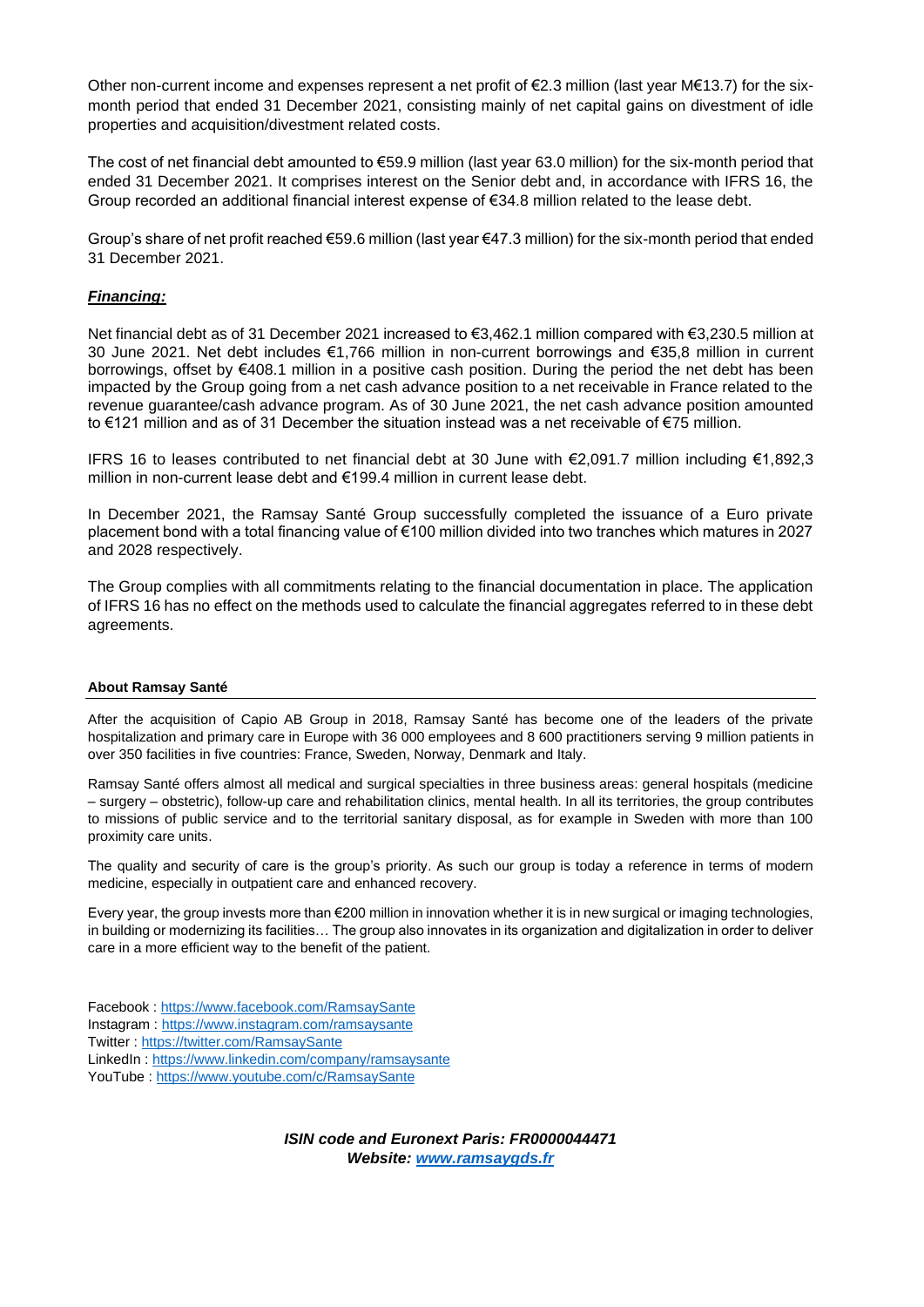### **CONFERENCE CALL IN ENGLISH TODAY**

*At 7.30 pm (Paris time) - Dial the following numbers*

- **France** : +33 (0)1 70 73 03 37
- **United Kingdom** : +44 (0)33 033 69600
- **Australia** : +61 (0)3 8317 0936
- **Sweden** : +46 (0)8 5664 2754

**Access code: 160849#**

Investor Relations/Analysts **Press Relations Jérôme Brice Brigitte Cachon** Jerome.brice@ramsaysante.fr

Tél. +33 6 12 29 56 52<br>b.cachon@ramsaygds.fr